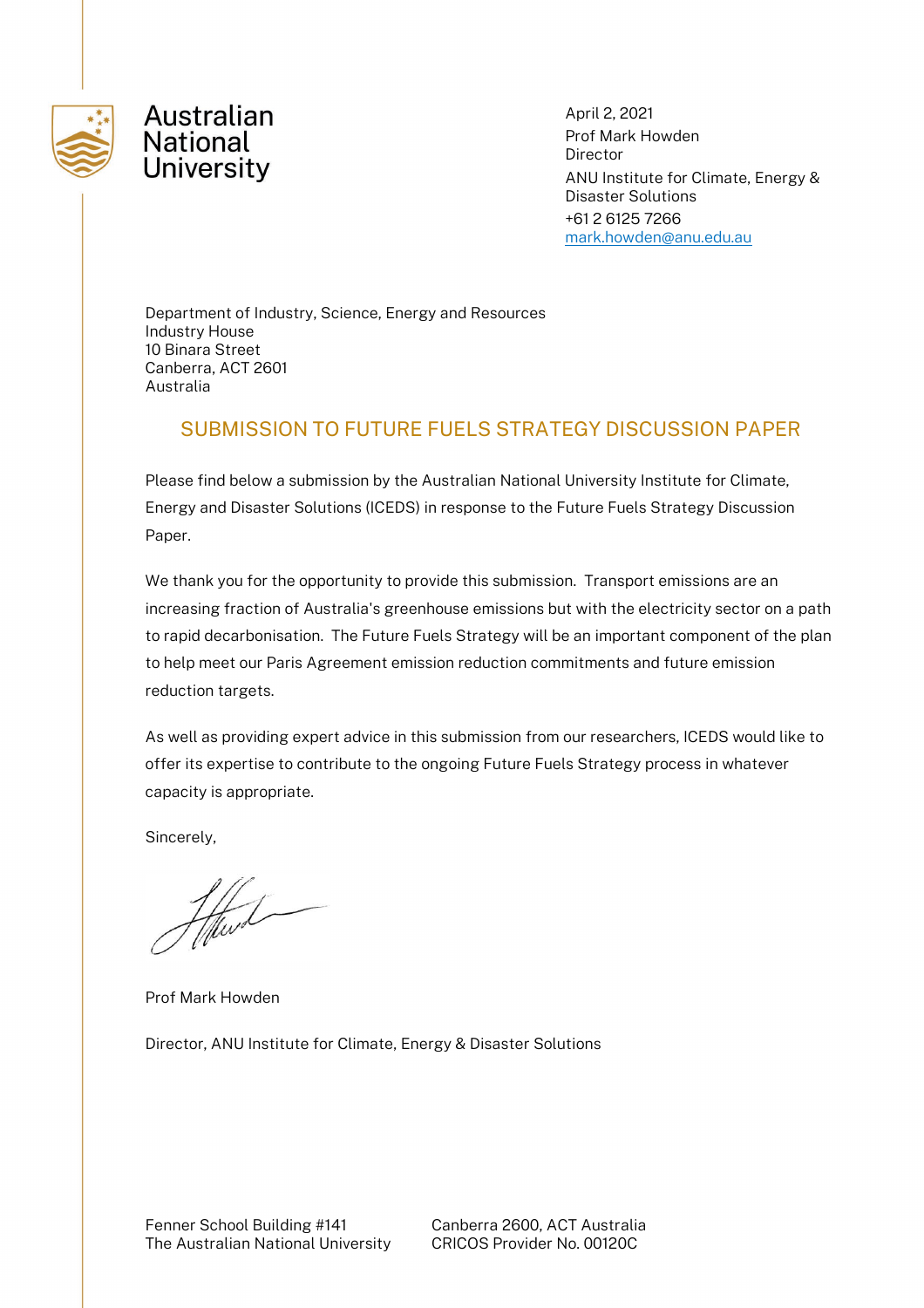# SUBMISSION TO FUTURE FUELS STRATEGY DISCUSSION PAPER

### ANU Institute for Climate, Energy & Disaster Solutions

Contributing: Authors:

Associate Professor Matthew Stocks, School of Engineering, ANU. Email: [Matthew.Stocks@anu.edu.au](mailto:Matthew.Stocks@anu.edu.au) Phone: +61 (2) 6125 9876

Dr Bin Lu, School of Engineering, ANU. Email: Bin.Lu@anu.edu.au

Professor Kenneth Baldwin, Research School of Physics, ANU. Email: Kenneth.Baldwin@anu.edu.au

Professor Andrew Blakers, School of Engineering, ANU. Email: Andrew.Blakers@anu.edu.au

## Electric vehicles – key to delivering long term transport emission reductions

Understanding the rapidly reducing costs of electric vehicles is important to develop an effective strategy.

The Future Fuels Strategy "*will become an important element of the Government's technology-based Long-term Emissions Reduction Strategy* (p8)".

Considerations of emissions must extend beyond the current situation and consider future opportunities and impacts on emission reduction. While a short-term analysis suggests that hybrid vehicles have the lowest running costs and the lowest cost of emission abatement in 2021, the situation is rapidly changing. Battery pack prices have already dropped by 85% from 2010 to \$136/kWh and are forecast to be below \$55 in 2030 [1]. Furthermore, Australian electricity will be increasingly decarbonised by the mid-late 2020s. This will decisively tip the balance of lowest cost ownership and lowest cost of emission abatement towards electric vehicles during the coming 5-8 years [2].

Australia needs to be ready for the pace of this transition. When prices make sense, markets can transform extremely rapidly. Electric vehicle sales in Norway have increased 150 fold in less than a decade with almost 75% of vehicles plug-in [3].

Consumers and policy makers need to have good understanding of the impacts of this change.

# Marginal emissions of electricity – impact on electric vehicle emissions

Emissions calculations for the electricity input for electric vehicle demand should consider the marginal emissions intensity of generation not the average emissions intensity of electricity generation when considering the emissions intensity of electric vehicles. This approach is reflected in a range of studies of emissions intensities of electrical vehicle in other jurisdictions [4][5][6][7]. The emissions associated with an increase in demand better reflects the change in emissions associated with a switch to electric vehicles.

The difference between average and marginal emissions can be visualised in [Figure 1.](#page-2-0) The left of the chart shows an example energy mix to meet 10 units of demand. In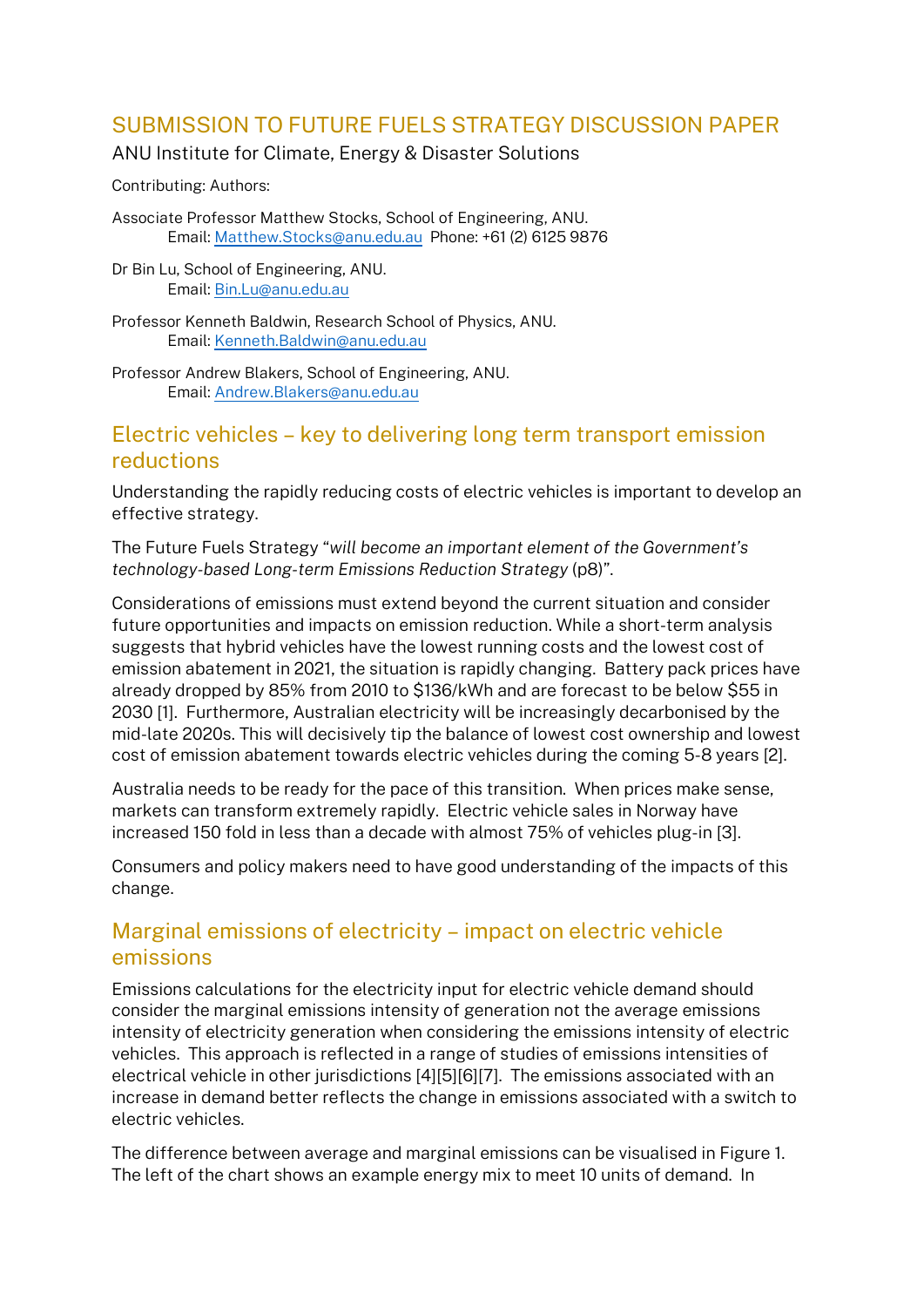typical market conditions, wind and solar (green) are always fully dispatched since the cost of generation is low (no fuel costs). Dispatchable sources of generation, which is currently predominantly fossil fuels, are then used to fill the gap between renewable energy supply and demand. The average emission intensity of generation is then the sum of all the emissions for the generators used divided by the total demand represented by the red arrows.

The central stack in the chart represents adding two units of energy demand for electric vehicles into that system. The wind and solar is already fully utilised, so the extra generation has to be supplied by the fossil fuel generators as represented by the grey triangle. The extra supply to meet the electric vehicles demand in this example (grey arrow) therefore has a higher emissions intensity than the average emissions. This is referred to as marginal emission intensity.



Average versus marginal emissions

FIGURE 1. SCHEMATIC OF MARGINAL EMISSION INTENSITY

<span id="page-2-0"></span>Electric vehicles can have a low marginal intensity if extra renewable energy supply is added as electric vehicle demand is added. This is represented by the green triangle on the right of [Figure 1.](#page-2-0) The marginal intensity of the electricity supply for electric vehicles would then be zero. Demonstration of the additional renewable energy supply could be undertaken by the purchase and surrender of Renewable Energy Certificates (RECs) as discussed later.

## Marginal emissions intensity of the National Electricity Market

The National Electricity Market comprises five individual state markets, however these markets are strongly interconnected. Provided interconnectors are not constrained, the marginal generator that sets the price in a particular region (marginal generator) can often be located in another region if the lowest cost solution to meet the last increment of demand is interstate.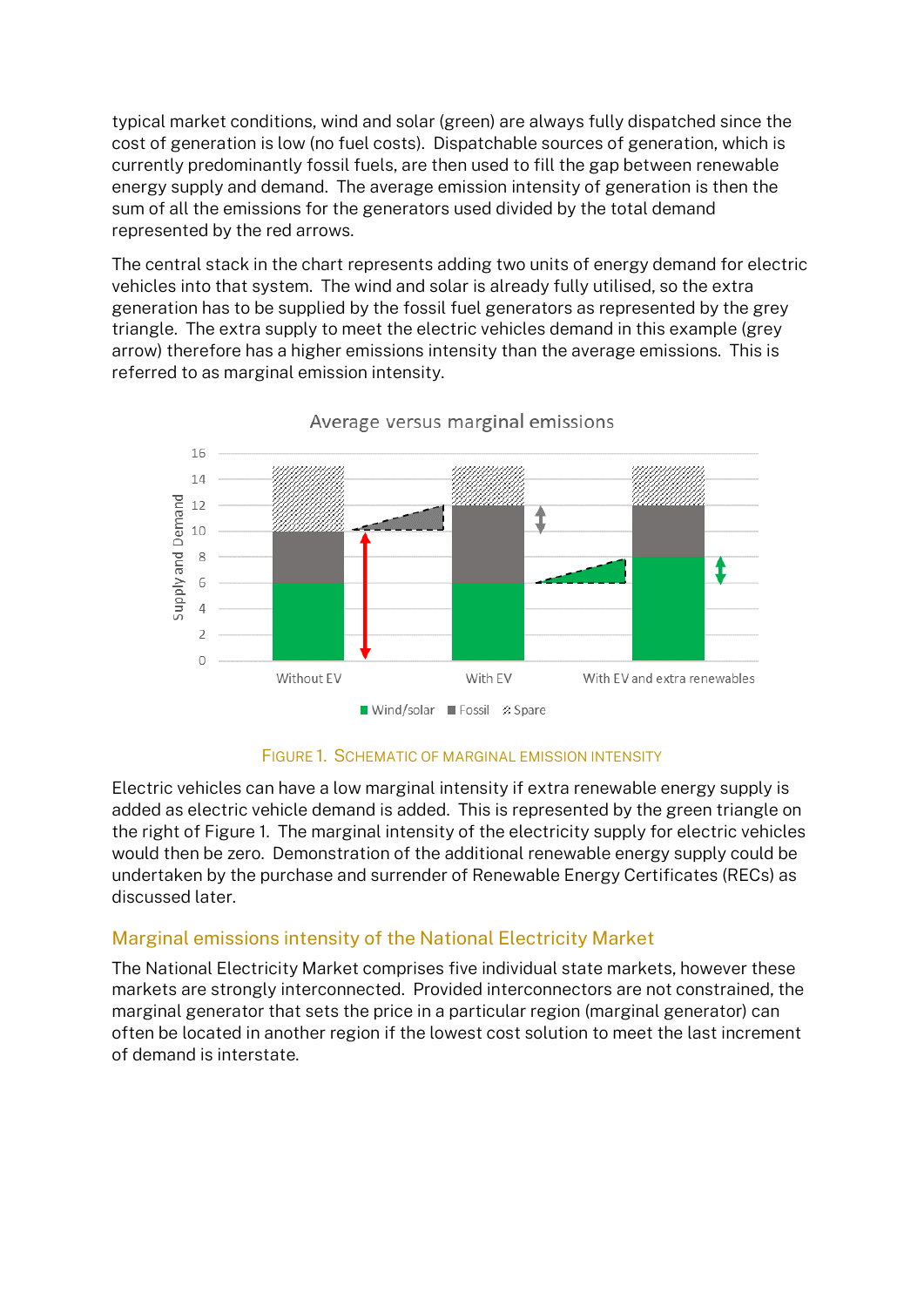

<span id="page-3-0"></span>FIGURE 2. MARGINAL EMISSIONS INTENSITY OF GRID ELECTRICITY IN MAINLAND NEM STATES

Figure 2 is the average marginal intensity by time of day for the different mainland states over the 2019/20 financial year. This is calculated based on the average emissions intensity of the marginal (price setting) generators for each time period over the year.

What emerges from this analysis is that the marginal intensity for the mainland states is very similar varying from an average of 0.53kg/kWh in SA to 0.66kg/KWh in Queensland and NSW. The NEM is relatively well interconnected with the marginal generator only differing between states if there are constraints in the system. This leads to similar marginal intensities across the NEM markets. It makes little difference in which state the electric car is owned and operated in the mainland NEM states. Tasmania's marginal emission intensity (0.31kg/kWh) does diverge from the mainland NEM states, but is significantly higher than Tasmania's average emission intensity.

This results in a very different conclusion to the EV emissions results presented in Figure 5 of the FFS report. Based on the Nissan Leafs WLTP consumption of 0.15kWh/km, the emissions intensity of the Leaf is less than 100g per km across the mainland NEM states based on average marginal intensity.

This contrasts with the much larger variation in average total emission intensity from 0.43 kg/kWh in SA to 0.98 kg/kWh in Victoria reported in the National Greenhouse Accounts Factors [8] and used in the Discussion Paper calculations. These do not reflect the additional emissions associated with electric vehicle changing.

The time of day charging, as shown in [Figure 2,](#page-3-0) has a much greater impact than location in the NEM. The lowest marginal emissions intensity would result from charging in the evening peak due to the increased frequency of hydro and gas providing the marginal generation. However, this would not be the best time to charge from a grid congestion/integration perspective so correct incentives will need to be considered to balance emissions reductions and costs.

Importantly, that emissions intensity for the additional electricity demand for electric vehicle charging can be zero through installation of additional renewable energy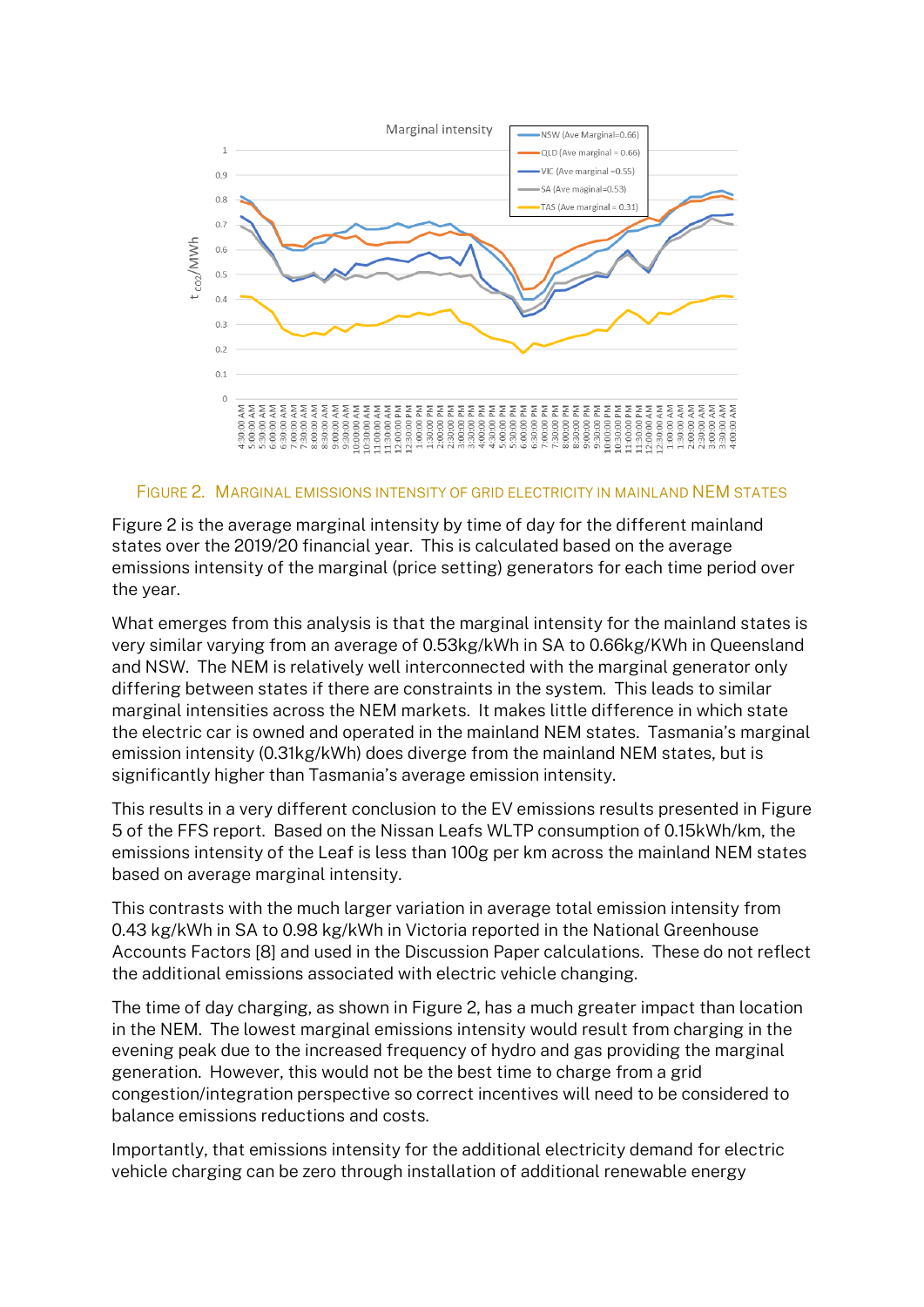generation as per the right column in [Figure 1.](#page-2-0) A Leaf travelling the average 15,600 km per year requires 2.4MWh of electricity. This additional supply can be demonstrated through purchase and surrender of 2.4 Large-Scale Generation Certificates (LGC). The current LGC price of around \$32 requires a payment of only \$77 per annum to consider the electricity generation emissions emission free. Forward prices are much lower, decreasing this cost in future. At 100g per km carbon avoided, this would equate to a carbon price of <\$50 per tonne to have zero emission electric vehicles.

It is also important for owners of solar systems to understand that they have effectively sold their renewable generation if they sold their Small Scale Technology Certificates (STC) at the time of installation. Charging from home solar still results in additional emissions required to meet the additional demand as this generation would no longer be exported. The electric vehicle owner would benefit from lower charging costs but additional low emissions generation needs to be built to offset the emissions associated with the increase in demand.

### Legacy emissions – need for rapid transition

It is important for consumers and policy makers to understand that decisions on vehicles made today, and the pace of the low emission vehicle transition, affect emissions decades into the future.

The average age of vehicles in the active fleet is currently 10.6 years. This corresponds to a much older average vehicle age at end of life of more than 20 years. This is consistent with approximately 8% of vehicles being removed from the fleet in each year due to accidents or end-of-life mechanical failures. Approximately two thirds of vehicles on the road are less than 10 years old, one quarter 10 to 20 years old and a further eighth of vehicles are more than 20 years old.

The legacy emissions from vehicles purchased in the coming decade are important to achieve future emission reductions. If the fleet was to linearly transition between now and 2040 to all zero emissions vehicles, with the remainder of the fleet 100g/km vehicles, then the average emissions intensity of the fleet in 2040 would still be more than 40g/km. The weighted emissions in 2040 for different ages of vehicles can be seen i[n Figure 3.](#page-5-0) The area in red is the legacy emission intensity due to vehicles purchase prior to 2020. The orange section is the vehicles purchase between 2020 and 2030 while the blue is contribution due to non-zero emission vehicles purchased after 2030. Vehicles purchase in the next decade have a significant impact on 2040 emissions.

The benefits of a faster transition is also shown in [Figure 3.](#page-5-0) The black dashed line is the weighted emissions if the fleet transitions to all zero emission vehicle purchases by 2030. All vehicles less than ten years old in 2040 would then be zero emissions vehicles and not contribute to 2040 emissions. The area in orange is dramatically reduced due to the lower number of high emission vehicles still in the fleet resulting in halving of the emissions intensity of the fleet in 2040 to around 20g/km.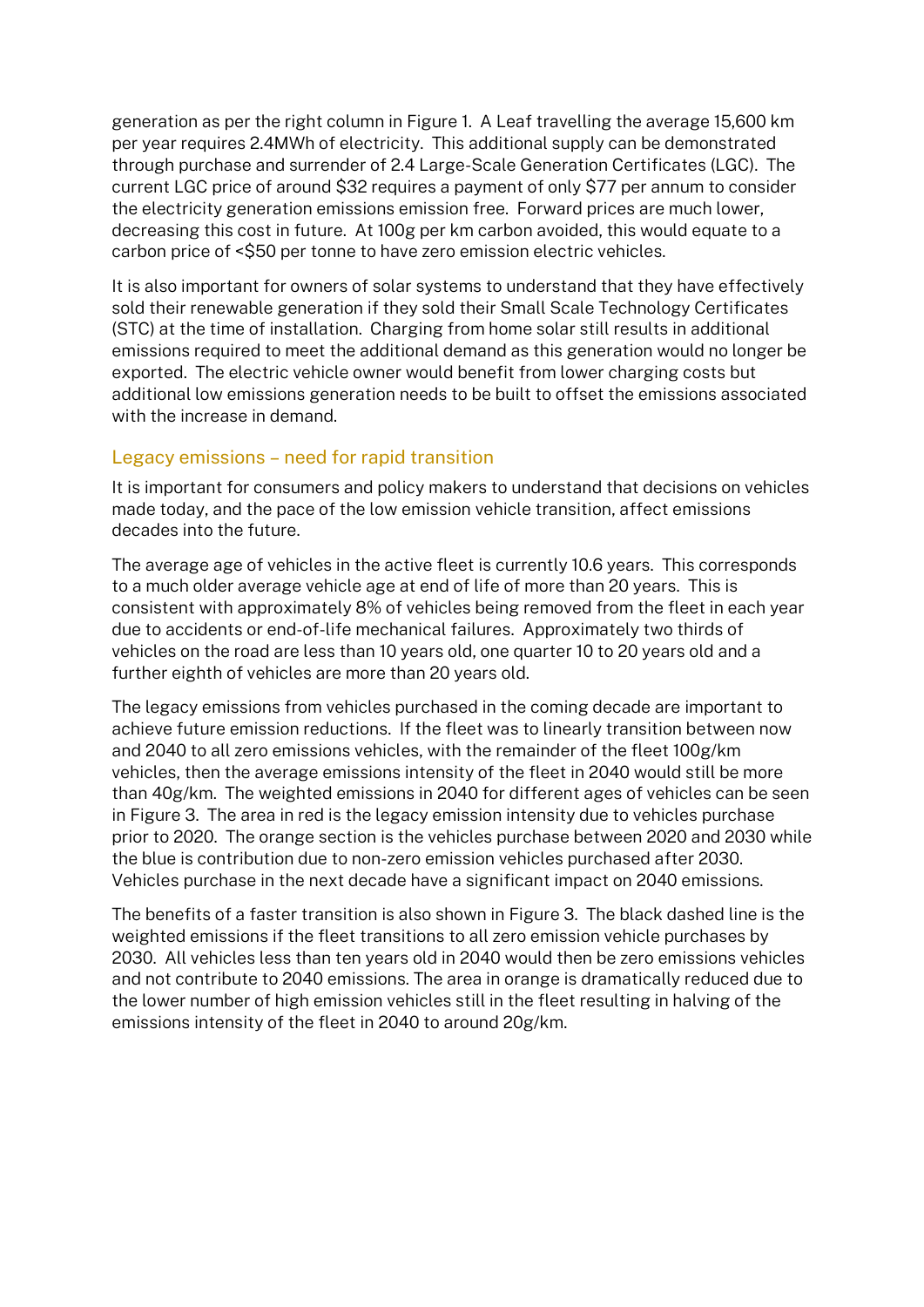

#### <span id="page-5-0"></span>FIGURE 3. WEIGHTED EMISSIONS (FRACTION OF FLEET X EMISSIONS INTENSITY) OF VEHICLES IN 2040 TRANSITION SCENARIO (AREA) AND 2030 TRANSITION SCENARIO.

Understanding lifetime emissions is critical to making good decisions about vehicle choice. Consumer information (discussed in next section) would benefit from lifetime emissions information. Purchase decisions being made today are impacting Australia's emissions for decades to come. Accelerating the transition has strong long term benefits.

# Consumer information

It is pleasing to see that provision of information regarding vehicle costs and emissions is a key part of the strategy document. Good decision making requires good information.

### *P19* Question 1. What is the most important information to provide to motorists and fleets about new vehicle technologies and future fuels?

The costing methodology provided in the draft relies on a limited set of input assumptions. Motorists have very different circumstances and have very different motivation for making vehicle purchases. These can have a significant impact on the running costs and the associated implied carbon costs of vehicles. Information provided should be able to be adjust according to the inputs of the consumer. Input variables that have significant impact on lifetime costs include:

- Financing costs: A buyer with cash has low term deposit returns (~1%), vehicle purchases through mortgage have effective rates approximately (2.5%) which are much lower than car loan rates (~5.5%)
- Ownership period of vehicle: Based on current attrition rates of 4.4%, the average life before retirement of an Australian vehicle is more than 20 years which is consistent with the average operating fleet life of 10.5 years. Some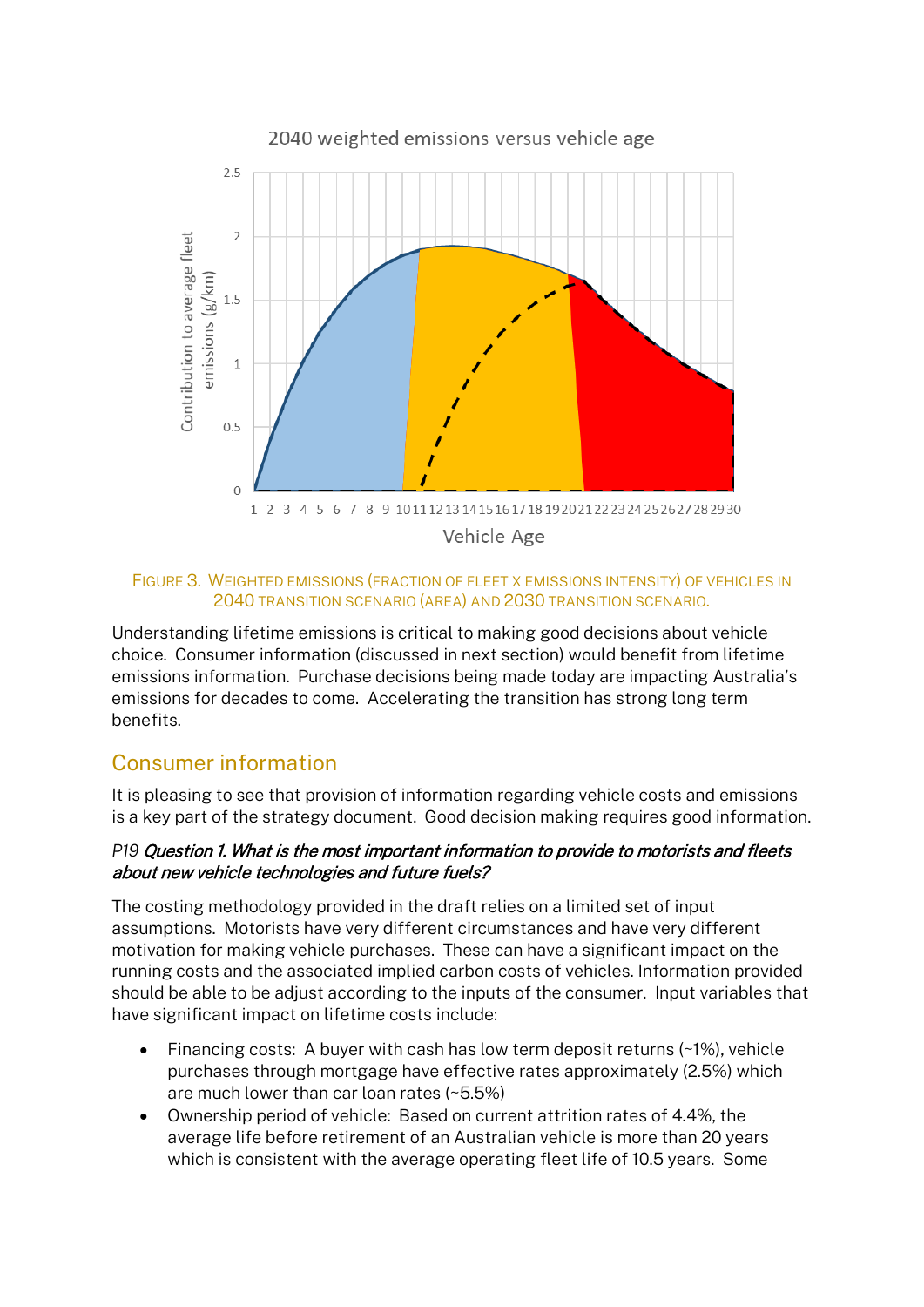fleets turn vehicles over at 12 months while some purchases are made for the life of the vehicle.

- Vehicle comparisons should be flexible: A purchaser of a \$50,000 vehicle is likely to be comparing vehicles at a price point, rather than a purely equivalent vehicle based on vehicle size. Private or fleet consumers should be able to select the vehicles they are comparing
- Electricity emissions: The cost of offsetting electricity emissions through purchase of RECs (see earlier) should be an option to have a zero emissions electric vehicle. This should be noted as a small but additional cost.
- Electricity supply: Cost of electricity increasing depends on time of use. Pricing on some plans vary with time of day, varying from maximums at peak periods to lower costs at off-peak. Behind the metre solar charging will likely be lowest cost as new feed-in-tariffs are now usually less than off-peak rates.
- Vehicle distance travelled: The relative costs of depreciation and financing decrease as vehicle distance travelled increases. This will be particularly important for fleet and regional consumers.

Changing some of these assumptions can have a significant impact on the relative costs of abatement. Comparing a Hyundai Elantra, to a Hyundai Ioniq Hybrid to a Hyundai Ioniq Electric over 5 years at vehicle financing rates leads to the conclusion of high abatement costs around \$400 per tonne for the hybrid and electric vehicle relative to the Elantra. However, considering a 10 year comparison at mortgage rates and 20,000km per year, both the hybrid and the EV have lower total cost of ownership, resulting in no cost for emission reductions.

As identified in the previous section, the calculations should also include the relative emissions costs over an assumed life of the vehicle, beyond the current buyers assumed ownership period. Once a vehicle is purchased, it continues to produce emissions until it is removed from the road. This would help buyers understand the emissions implication of their purchase beyond the period of ownership.

# **Biofuels**

*P11: Sustainable biofuels can be used in conventional vehicles with little or no modification, and offer a low-carbon alternative for commercial fleets.*

*P27: Biofuels offer opportunities for emissions reduction, particularly for heavy duty vehicle fleets.*

Bioenergy can be a  $CO<sub>2</sub>$ -neutral energy source that absorbs the carbon emissions during its energy conversion through the photosynthesis process. However, biomass harvesting is often neither sustainable nor carbon neutral, and the combustion of biofuels contributes to local air pollution and increased ozone-related health risk. Photosynthesis has an energy conversion efficiency of only 1% (solar irradiance to energy content of biomass) while, by contract, photovoltaic can be 20% in conversion of solar irradiance to electricity. This means that only one-twentieth of land area would be needed to capture the same energy from the Sun in a photovoltaic system compared with biomass.

The electric motor is far more efficient than combustion of biofuels for electric vehicles, or for heating (heat pump). The overall fuel efficiency can be increased by a factor of 3-4 using electric vehicles compared with conventional internal combustion engines. In light of the rapidly declining cost of solar photovoltaics and the advantages of the electric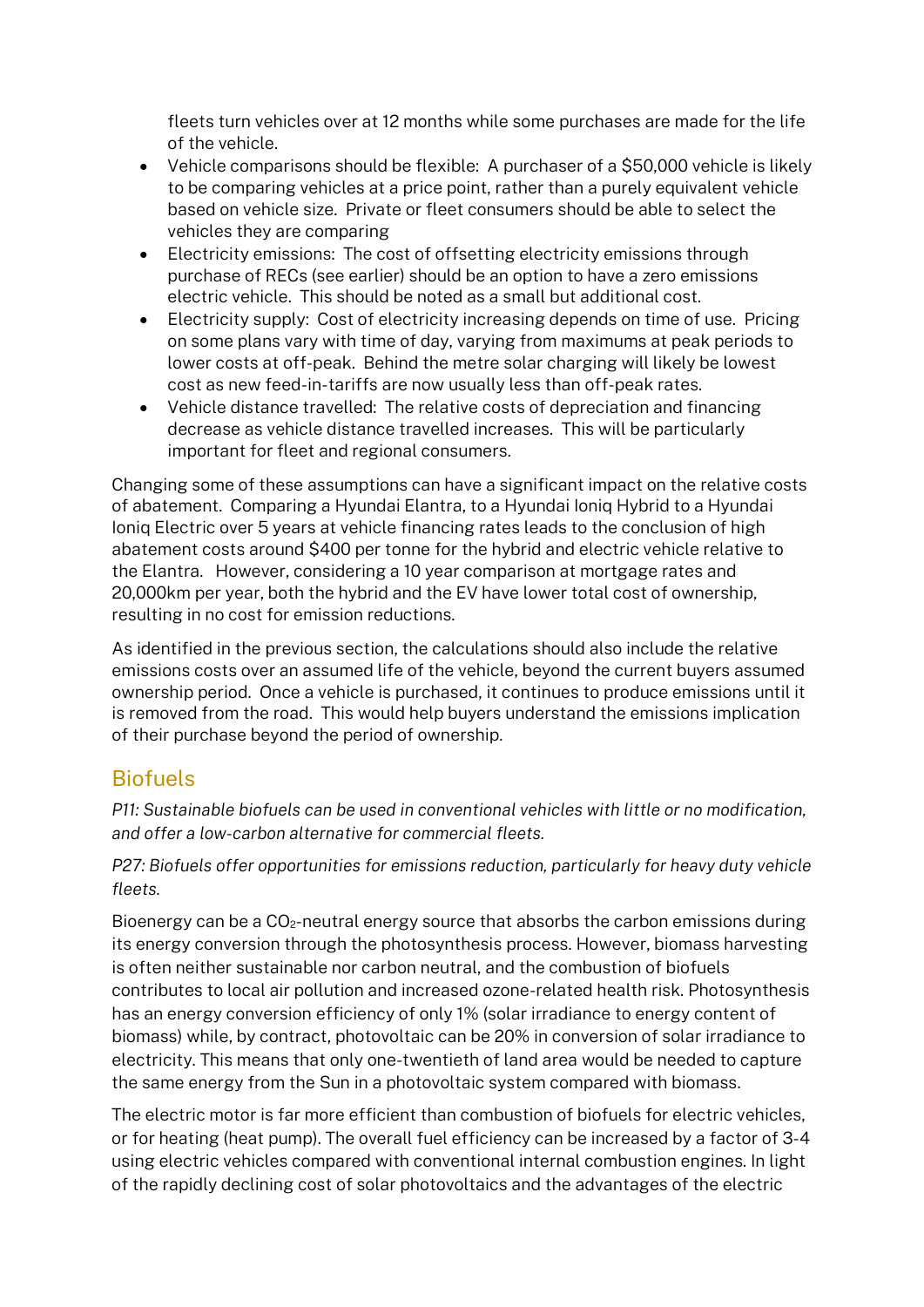motor, it will be increasingly difficult for biofuels to compete with renewable electricity from solar and wind energy.

Despite the range of operation for battery electric trucks being currently constrained by the weight of the battery storage system, the operational range of the electric truck is expanding to 500-800 km as the technology advances e.g. Tesla's Semi model [https://www.tesla.com/semi.](https://www.tesla.com/semi) In addition, alternative zero-carbon solutions for long-haul, heavy-duty road transport can include:

- Battery electric trucks + battery swap stations
- Battery electric trucks + e-highway <https://www.mobility.siemens.com/global/en/portfolio/road/ehighway.html>
- Battery electric vehicles + supercapacitor (for urban rail transit) [https://infrastructuremagazine.com.au/2018/09/12/the-energy-technology-that](https://infrastructuremagazine.com.au/2018/09/12/the-energy-technology-that-could-overhaul-tram-systems/)[could-overhaul-tram-systems/](https://infrastructuremagazine.com.au/2018/09/12/the-energy-technology-that-could-overhaul-tram-systems/)
- Hydrogen fuel cell trucks [https://nikolamotor.com](https://nikolamotor.com/)

Renewable energy-based fuels such as hydrogen, ammonia and synthetic hydrocarbons via water electrolysis and chemical synthesis can be zero-carbon alternatives to aviation jet fuel, and heavy oil fuel for shipping.

# Electric vehicle integration

*P22: Bidirectional charging, including vehicle-to-grid and vehicle-to-home applications, offer the potential for battery electric vehicles to serve as distributed energy storage.*

## *P23:* Question 1 *-* What are the highest priority issues to consider when integrating large numbers of battery electric vehicles into the electricity grid?

Electric car batteries can contribute significant storage capacity as well as large demand flexibility to the electricity system. Enabled by smart grid technology, these kilowatt/kilowatt-hour scale storage systems can be aggregated and utilised for gigawatt/gigawatt-hour scale demand response. Electric car batteries typically have a high round-trip efficiency of 80-90%, which can be ideal storage for large-scale energy day-night shifting.

A high-resolution analysis of the role of electric cars in supporting a zero-carbon renewable energy future in Australia was undertaken at the Australian National University [https://doi.org/10.1016/j.energy.2020.119678.](https://doi.org/10.1016/j.energy.2020.119678) In this study, the charging of 80% of the passenger cars was assumed to be fully flexible and regulated according to a real-time energy supply-demand balance, subject to a minimum state-of-charge constraint of 25%. The modelling outcomes show that the electricity prices as well as the storage requirements can be largely reduced with flexible charging of electric cars. This represents a promising future for active demand-side participation in the Australian energy market.

Future research can also look into the interaction between electric vehicles and solar power e.g. alleviation of the network congestion by integrated "PV + EV" technology.